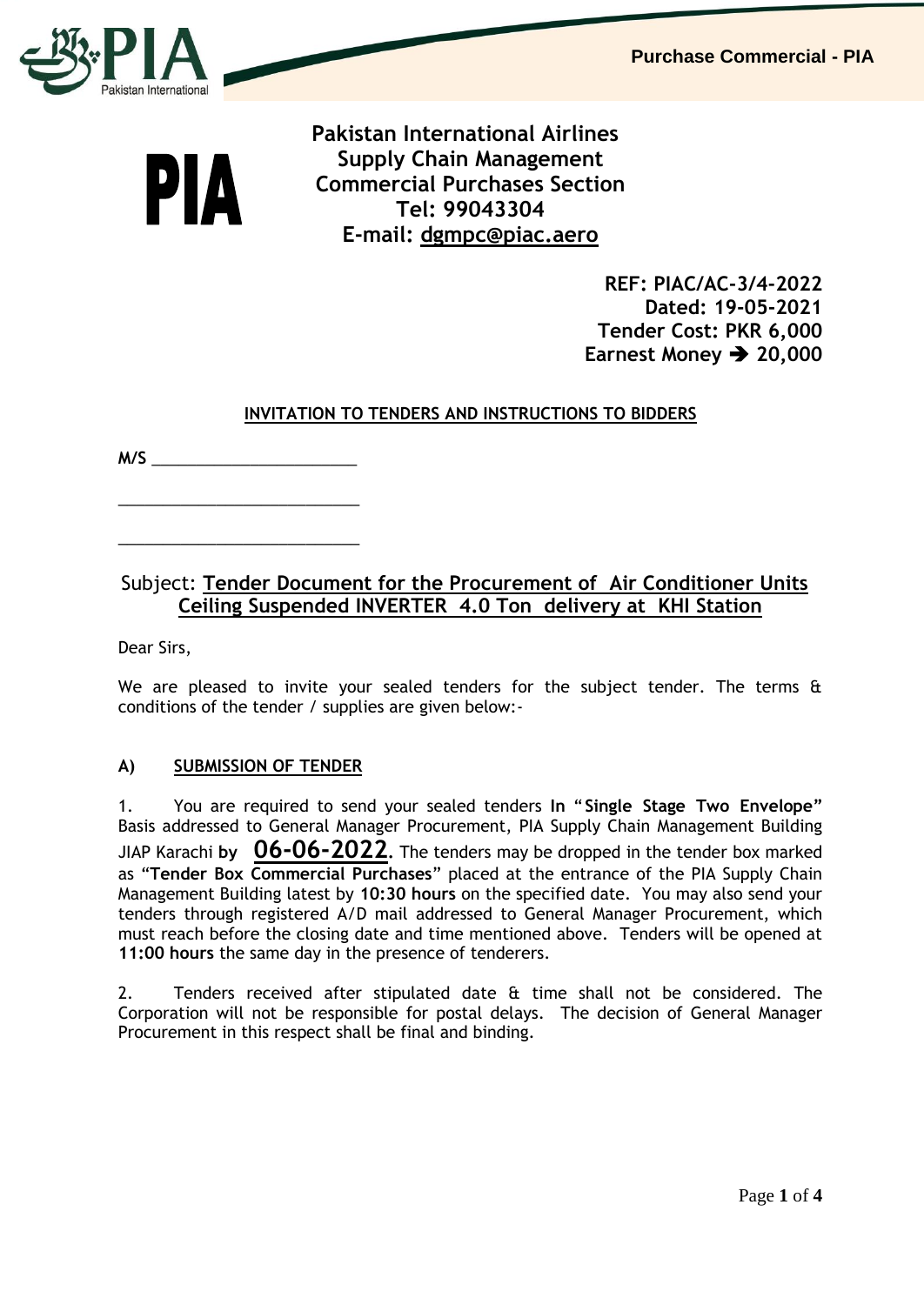

## **EARNEST MONEY**

The Tender should be accompanied by a **20,000** of the tendered value having been deposited in terms of a Pay Order payable at Karachi in lieu thereof in the name of **M/S PAKISTAN INTERNATIONAL AIRLINES** as interest free Earnest Money (Refundable) in Financial Proposal / Security deposit in shape of Pay Order of an equivalent amount or a Bank Guarantee for an equivalent amount countersigned by the Head Office of the Bank and to remain valid 3-months after the expiry period of the Contract. . All tenders without Earnest Money shall not be considered.

#### **SECURITY DEPOSIT**

- **A)** The successful tenderers upon award of Contract / Purchase Order will be required to furnish in the amount equivalent to 50,000 of total tender value as interest free Security deposit in shape of Pay Order of an equivalent amount or a Bank Guarantee for an equivalent amount countersigned by the Head Office of the Bank and to remain valid 3-months after the expiry period of the Contract. The Earnest Money already held can be converted into Security Deposit and balance amount if any shall be deposited as above.
- **B)** 1% of the total awarded value in form of warranty Performance will be hold till the Completion of warranty as Described in Purchase Order and will be released after expiry of such warranty.

#### **PREPARATION OF TENDER**

Tender will be opened on **"Single Stage two envelopes"** basis. All bidders must submit **two sealed envelopes** "Technical proposal and Financial Proposal" on specified tender opening date/time. Technical Proposal will be opened on same date, whereas Financial Proposal will remain sealed till the evaluation of samples by PIA Management. Evaluation report uploaded on PPRA/PIA website.

#### **Financial Proposal having following documents.**

- a) The Schedule duly filled in, signed and sealed.
- b) Pay Order for Earnest Money Rs 14000 (Refundable).

#### **Technical Proposal having following documents.**

- a) Tender Fees Pay Order of RS. 6,000 (NOT REFUNDABLE)
- b) Company profile, Copy of GST & NTN certificate and technical literature.

#### **The outer cover of envelopes should bear address of the General Manager Procurement, PIA Supply Chain Management, JIAP Karachi – Pakistan, Tender reference number, opening date and company name**.

All information about the material proposed to be supplied must be given as required in the schedule to tender.

The tender will not be considered if complete information required is not given therein. Particular attention must be paid to delivery time.

Authorized Signatures of individual signing the tender and other documents connected with the contract must specify whether signing as:

a) Sole Proprietor or his attorney.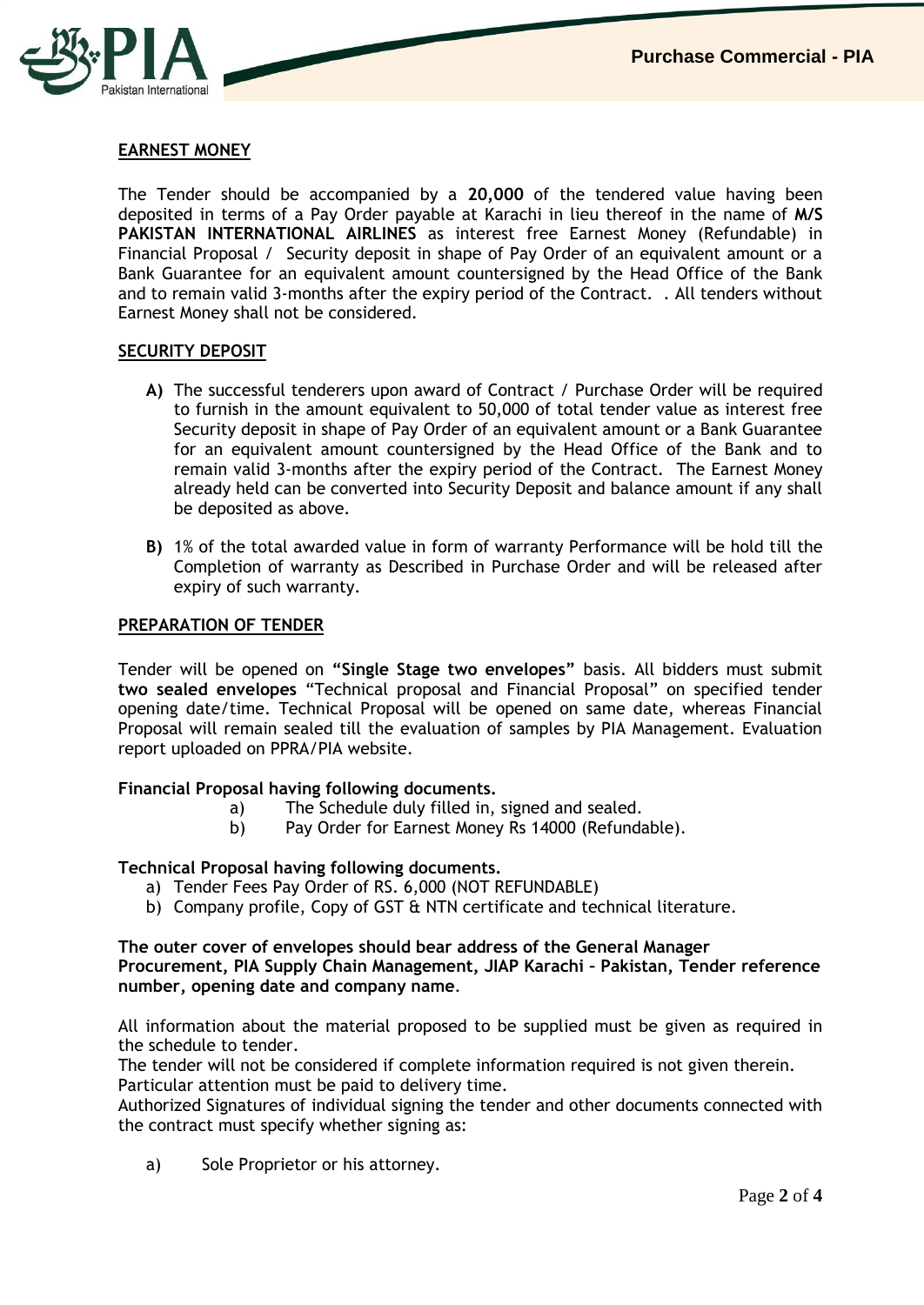

- b) A registered active partner of the firm or his attorney.
- c) For the firm per procreation.
- d) As secretary, Manager, Partner, etc., or their attorney in case of firms registered under Partnership Act.
- e) The Tenderers must indicate whether its firm / company / organization etc is registered with PIA or not. If registered then specify PIA Registration number.

## **PRICES**

- a) The Prices quoted must be net as per accounting unit as shown in the Schedule to tender inclusive of all duties / taxes, packing, octroi and delivery charges for free delivery to Karachi Airport. However, if GST is applicable, same should be shown separately.
- b) The Prices mentioned in the tender will be treated as firm till the completion of Purchase Order / Contract.
- c) The Prices must be stated for each item separately both **in words and figures** in Pakistan Currency. Additional information, if any must be linked with entries on the Schedule to Tender.
- d) Offers must be valid for 120 days.
- e) Quotation must be written on PIA prescribed form otherwise Bids will not be entertained.
- f) 1% of the total amount will be kept by PIA Finance till the completion of Warranty.

#### **ACCEPTANCE OF TENDER**

PIA do not pledge themselves to accept the lowest tender and reserve the right to accept or reject any or all tenders / quotations, divide business among more than one supplier or accept the tenders at rates on lowest individual items or extend the date of opening with assigning reason.

## Yours truly, **For: Pakistan International Airlines**

## **DGM (Purchases Commercial)**

Encl:

- 1. Tender Schedule-A Technical Specifications
- 2. Term & Conditions

Notes **: 1- Prescribed Tenders form for the subject item may be directly downloaded from PIAC / PPRA website.**